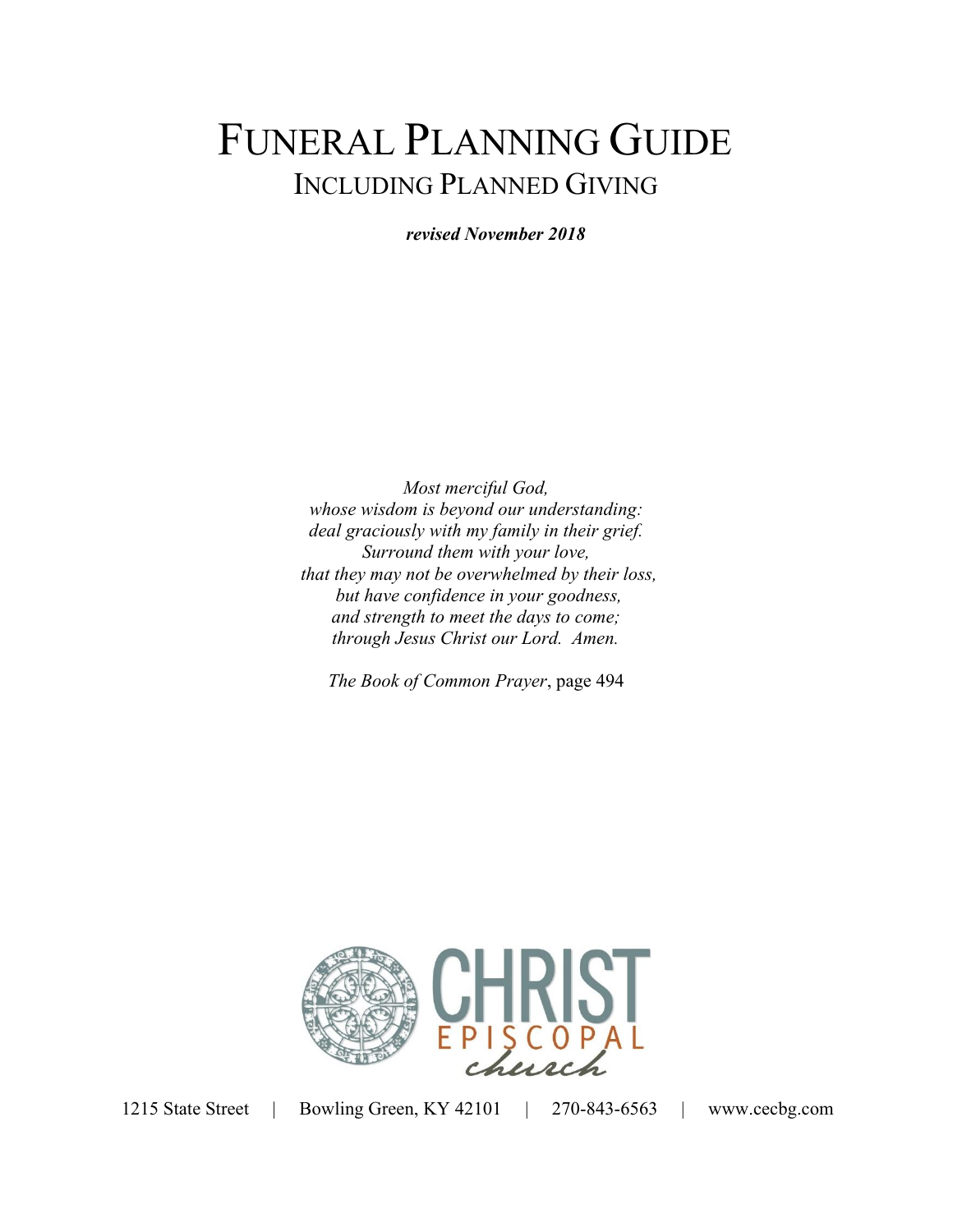## **TABLE OF CONTENTS**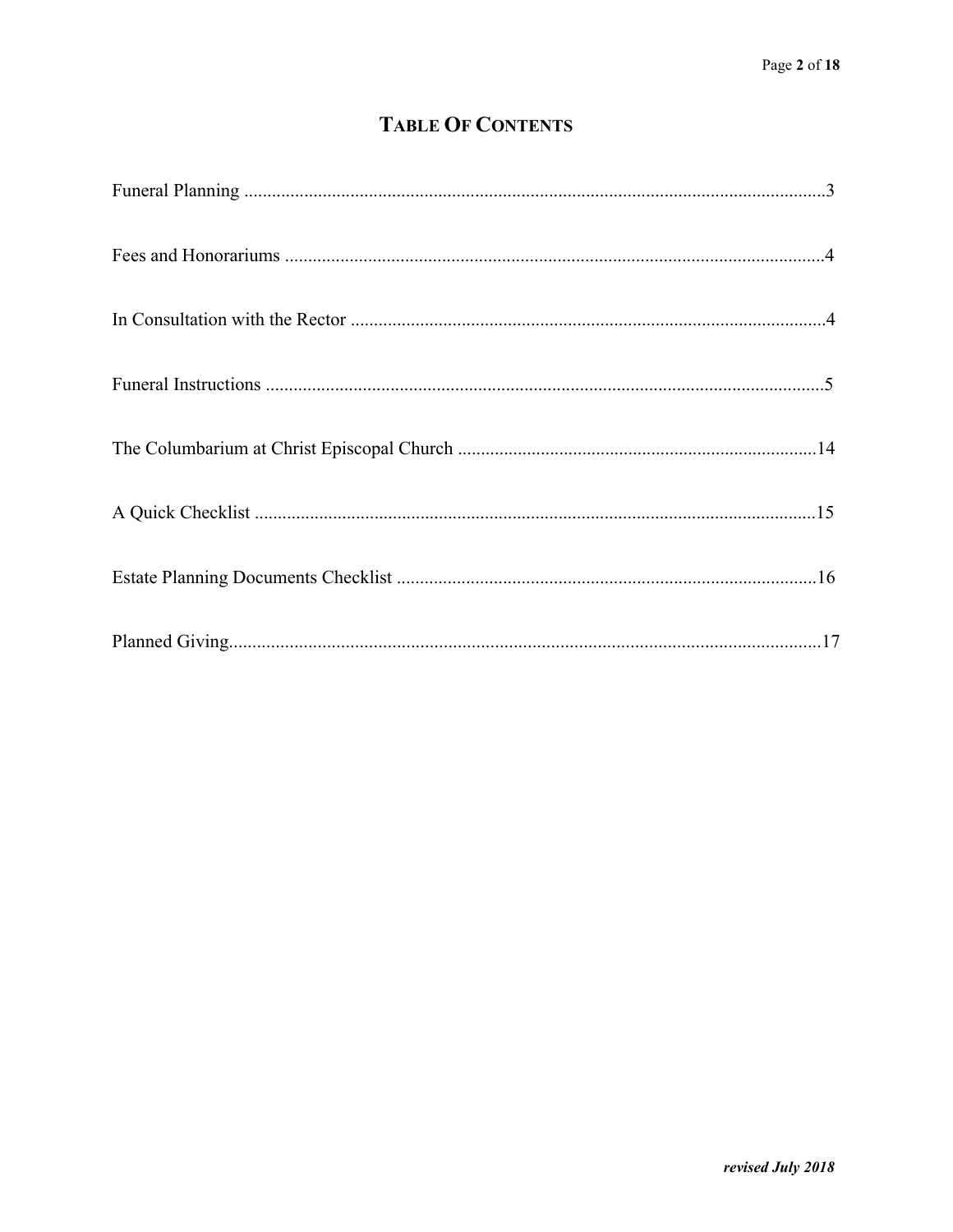## **FUNERAL PLANNING**

*"The minister of the congregation is directed to instruct the people, from time to time, about the duty of Christian parents to make prudent provision for the well-being of their families, and of all persons to make wills, while they are in health, arranging for the disposal of their temporal goods, not neglecting, if they are able, to leave bequests for religious and charitable uses."*  – *The Book of Common Prayer*, page 445

*"The liturgy for the dead is an Easter liturgy. It finds all its meaning in the resurrection. Because Jesus was raised from the dead, we, too, shall be raised.* 

*The liturgy, therefore, is characterized by joy, in the certainty that "neither death, nor life, nor angels, nor principalities, nor things present, nor things to come, nor powers, nor height, nor depth, nor anything else in all creation, will be able to separate us from the love of God in Christ Jesus our Lord."* 

*This joy, however, does not make human grief unchristian. The very love we have for each other in Christ brings deep sorrow when we are parted by death. Jesus himself wept at the grave of his friend. So, while we rejoice that one we love has entered into the nearer presence of our Lord, we sorrow in sympathy with those who mourn."* 

– *The Book of Common Prayer*, page 507

As Christians, we know that death does not have the final word. Through God's grace, Jesus has conquered sin and death forever. As we profess in the Apostles' Creed, we believe in the resurrection of the body and the life everlasting.

Funerals are among the times that we as Christians do the task of the Church the best. We comfort one another in our grief, we gather in community, and we proclaim Christ crucified and risen. A Christian funeral is not a tribute to how wonderful you were, but instead it publicly affirms the saving power of God, as demonstrated in your life. We tell how God's story interacts with your story. Baptismal imagery is important because it reminds us of God's saving deeds. As Paul writes in Romans 6:5, "For if we have been united with him in a death like his, we shall certainly be united with him in a resurrection like his."

In the days following a death, it can often be overwhelming for family members to put the details of a funeral together. Whether it is following a long illness or a surprising accident, your loved ones may wonder what your wishes really were. This guide is an opportunity for you to think about these things now, discussing them with your family, friends, and rector. A copy will be kept in a confidential file at Christ Episcopal Church to assist the rector and your family in planning your funeral. It is not a legally binding document, but a guide and starting point for having conversation about what is to come.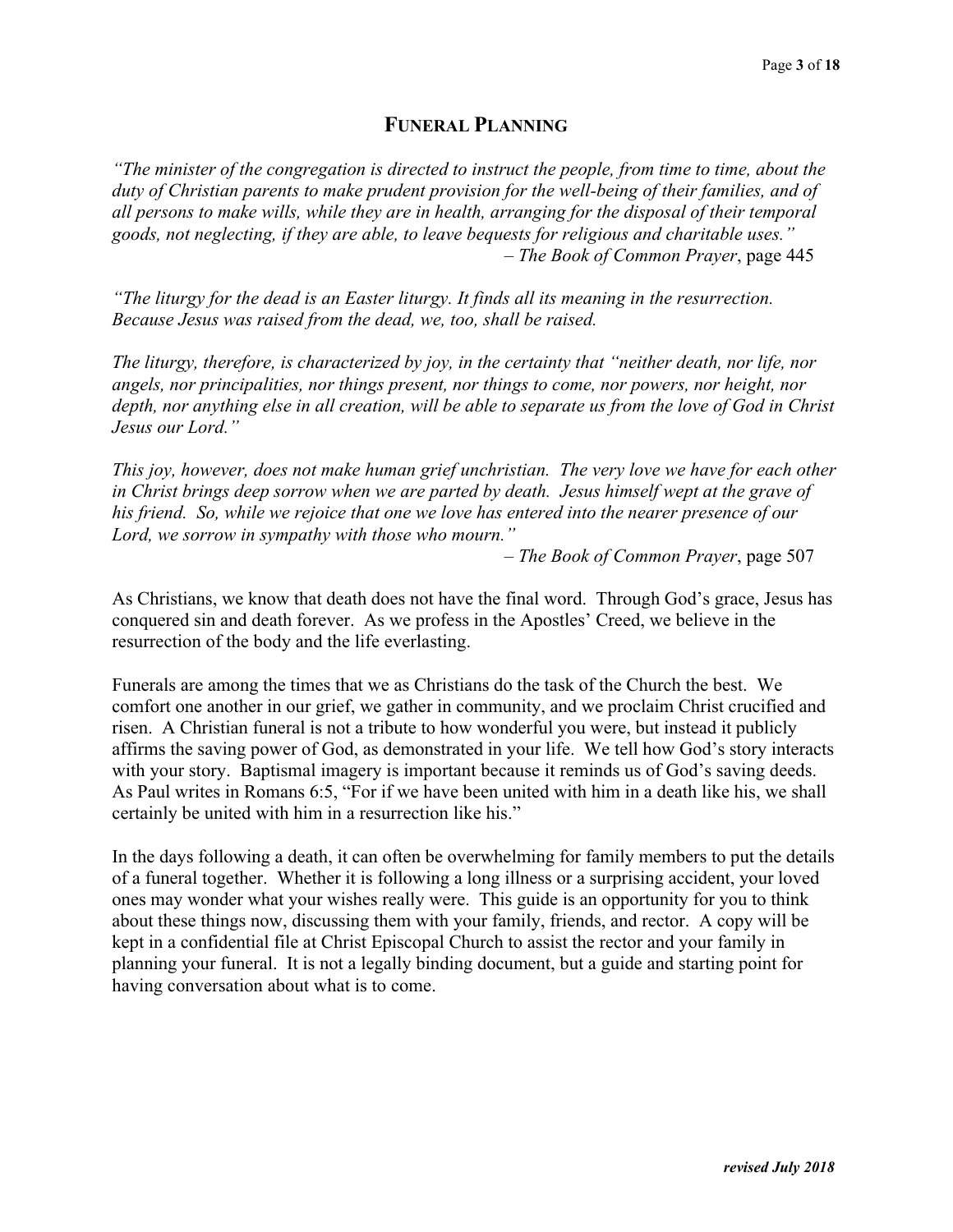## **FEES AND HONORARIUMS**

No fees will be charged for Christ Episcopal Church facilities' use nor are honorariums expected by the parish clergy or organist for services rendered at a funeral and/or committal service.

If family or friends wish, a donation to the Clergy Discretionary Fund may be made.

If a vocalist or other instrumentalist is requested, their services and fees will be the responsibility of the surviving family.

## **IN CONSULTATION WITH THE RECTOR**

An individual should plan the details of their funeral in consultation with the parish rector. This Planning Guide is made available in the Church Office to any parish member. The Church Office will keep a copy of the completed guide on file for reference for the clergy and the family so that the wishes of the deceased may be kept.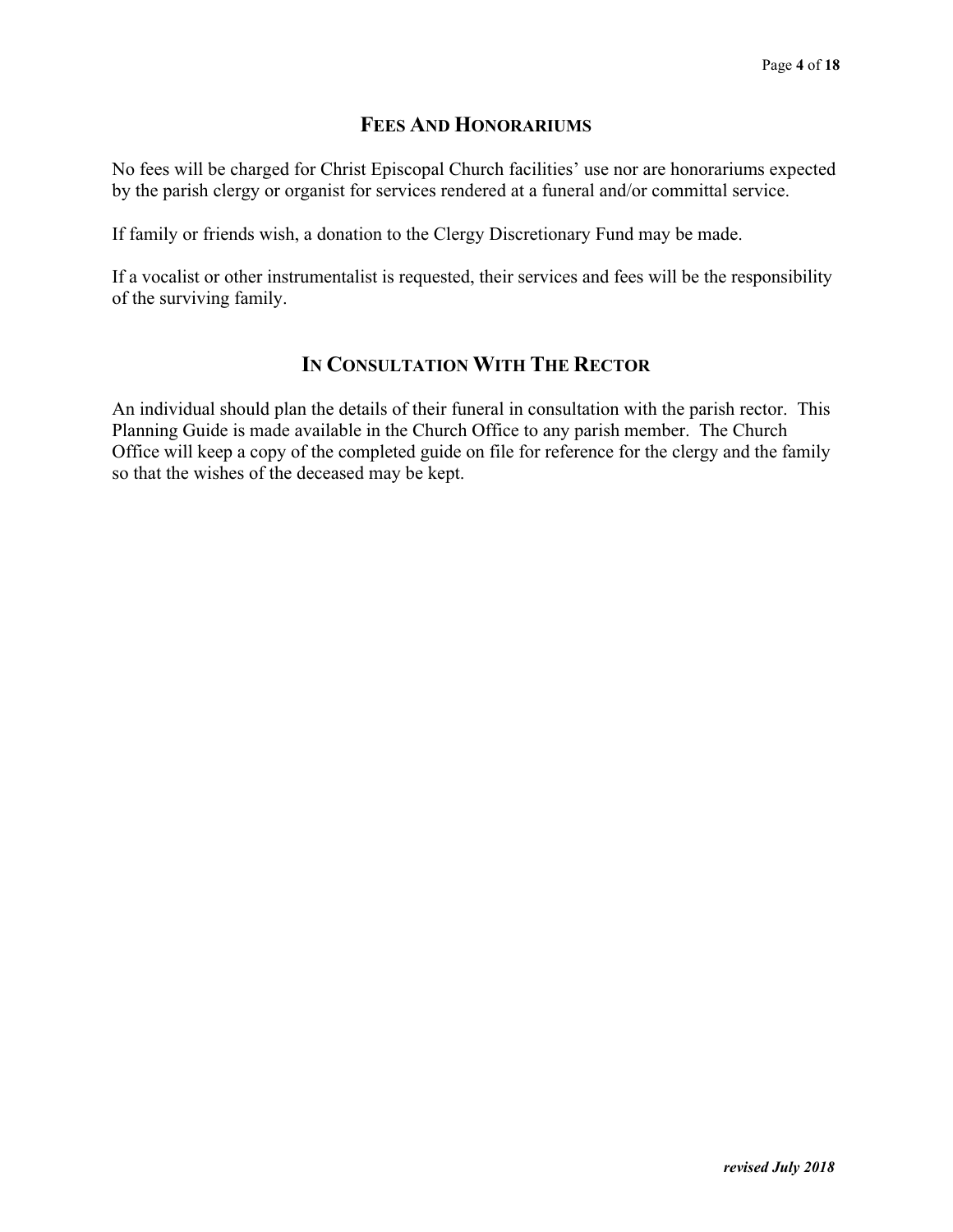## **FUNERAL INSTRUCTIONS**

## Date Completed

Full Name (if female, please include maiden name)

Address

City, State, Zip Code

Date of Birth

Place of Birth

Date of Baptism

Place of Baptism

Military Service (if so, please include branch, years of service, rank, etc.)

If you would like Military Honors at your Committal Service, please describe –

**Occupation** 

Employer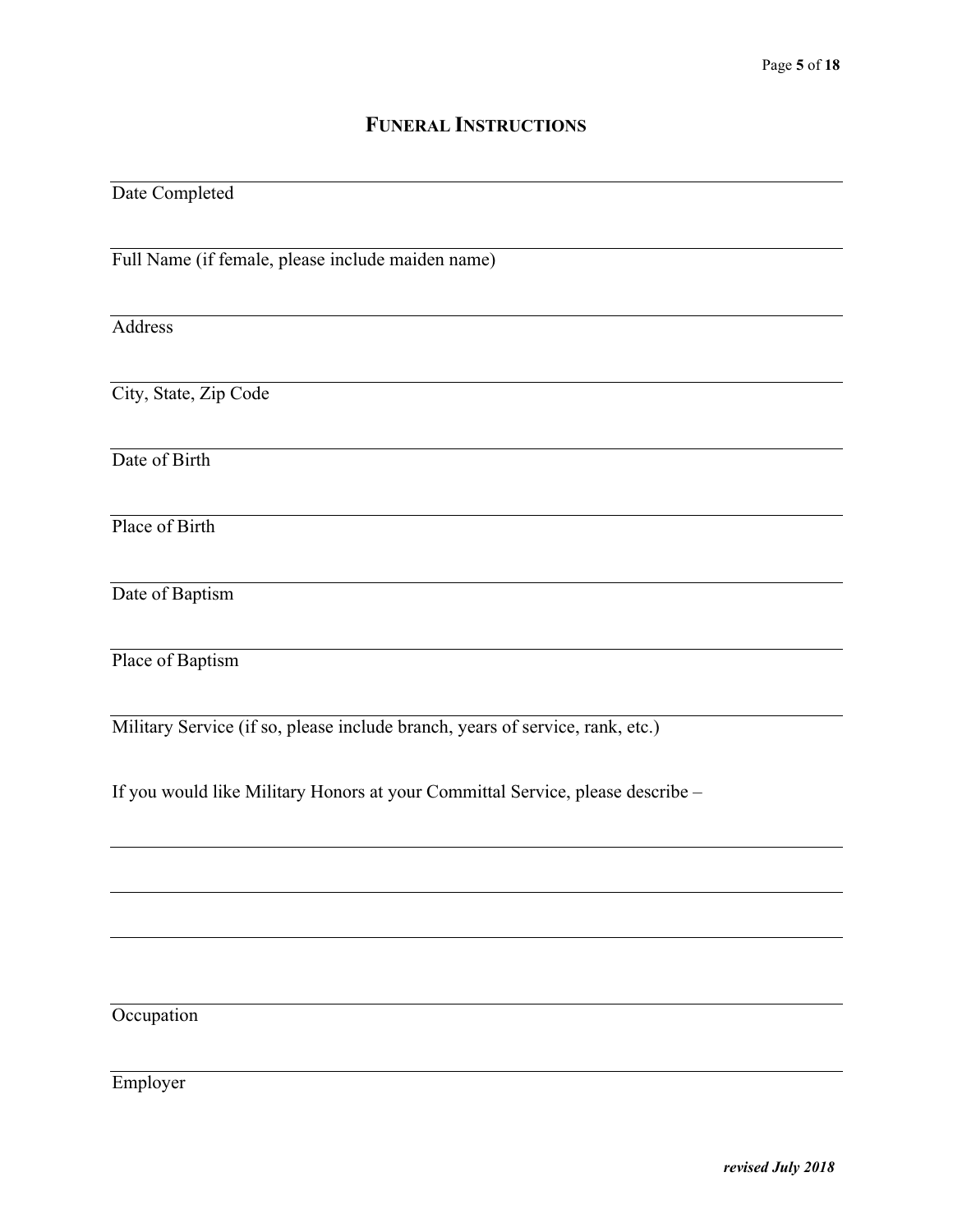| Spouse's Full Name (if female, please include maiden name) |                                                 |
|------------------------------------------------------------|-------------------------------------------------|
| Spouse's Date of Birth                                     |                                                 |
| Spouse's Place of Birth                                    |                                                 |
| Child's Name (please note if deceased)                     |                                                 |
| Child's Name (please note if deceased)                     |                                                 |
| Child's Name (please note if deceased)                     |                                                 |
| Child's Name (please note if deceased)                     |                                                 |
|                                                            | Please use extra paper if more space is needed. |
| Father's Full Name                                         |                                                 |
| Father's Date of Birth                                     | Living - YES or NO                              |
| Father's Place of Birth                                    |                                                 |
| Mother's Full Name (please include maiden name)            |                                                 |
| Mother's Date of Birth                                     | Living - YES or NO                              |

Mother's Place of Birth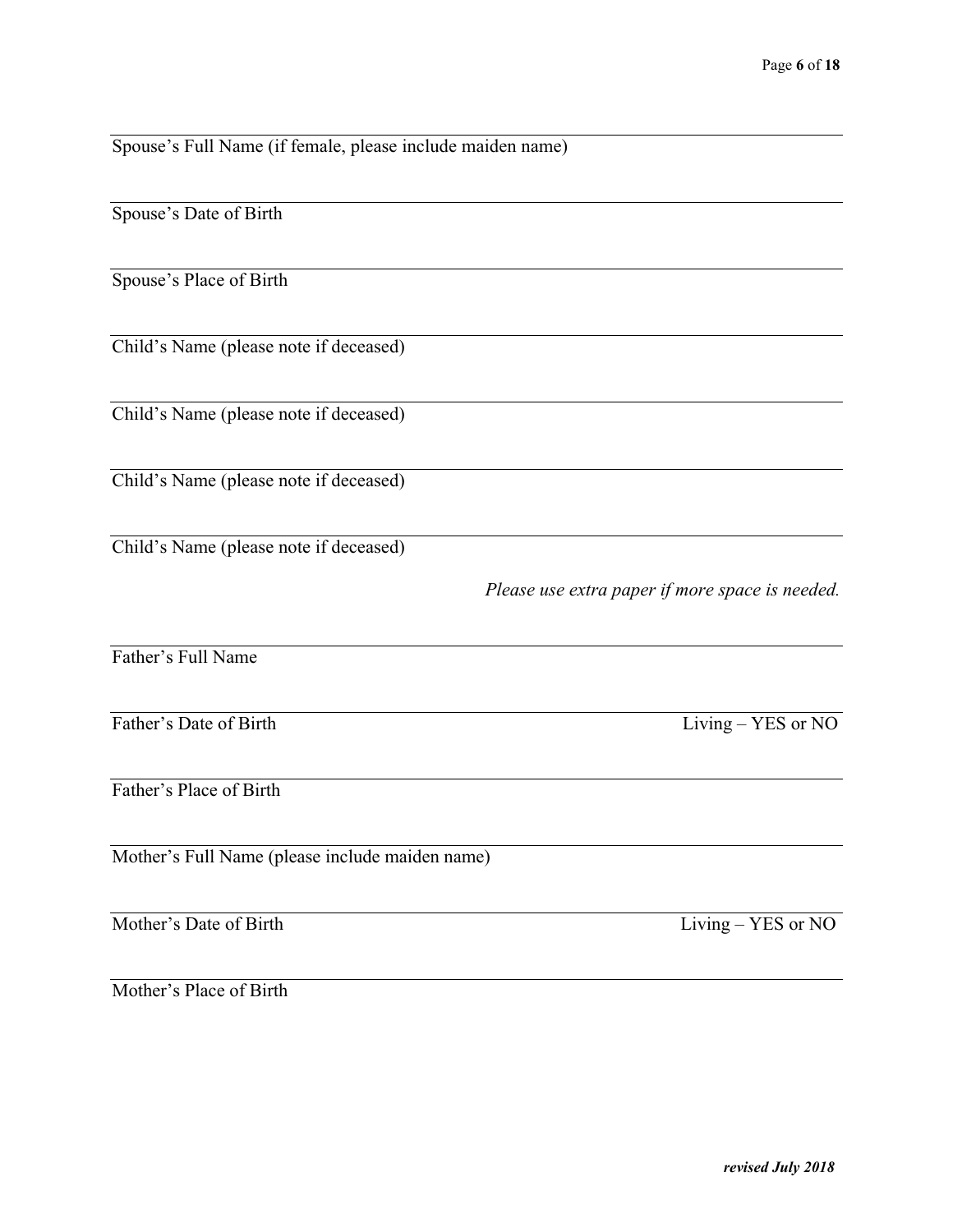|                                | Living Relatives to be notified upon my death     |                                                                      |              |
|--------------------------------|---------------------------------------------------|----------------------------------------------------------------------|--------------|
| Name                           | Address                                           | Phone Number                                                         | Relationship |
|                                |                                                   |                                                                      |              |
|                                |                                                   | Please use extra paper if more space is needed.                      |              |
|                                | Other persons to be notified upon my death        |                                                                      |              |
| Name                           | Address                                           | Phone Number                                                         | Relationship |
|                                |                                                   |                                                                      |              |
|                                |                                                   |                                                                      |              |
|                                |                                                   | Please use extra paper if more space is needed.                      |              |
| <b>Funeral Home Preference</b> |                                                   |                                                                      |              |
| Name                           |                                                   |                                                                      |              |
| Address                        |                                                   |                                                                      |              |
| Phone                          |                                                   |                                                                      |              |
|                                | Please check one of the two following selections. |                                                                      |              |
|                                |                                                   | I request that a time of visitation and/or reception be conducted at |              |
|                                | Funeral Home Name OR Church Name, City, and State |                                                                      |              |
|                                | I request no visitation and/or reception time.    |                                                                      |              |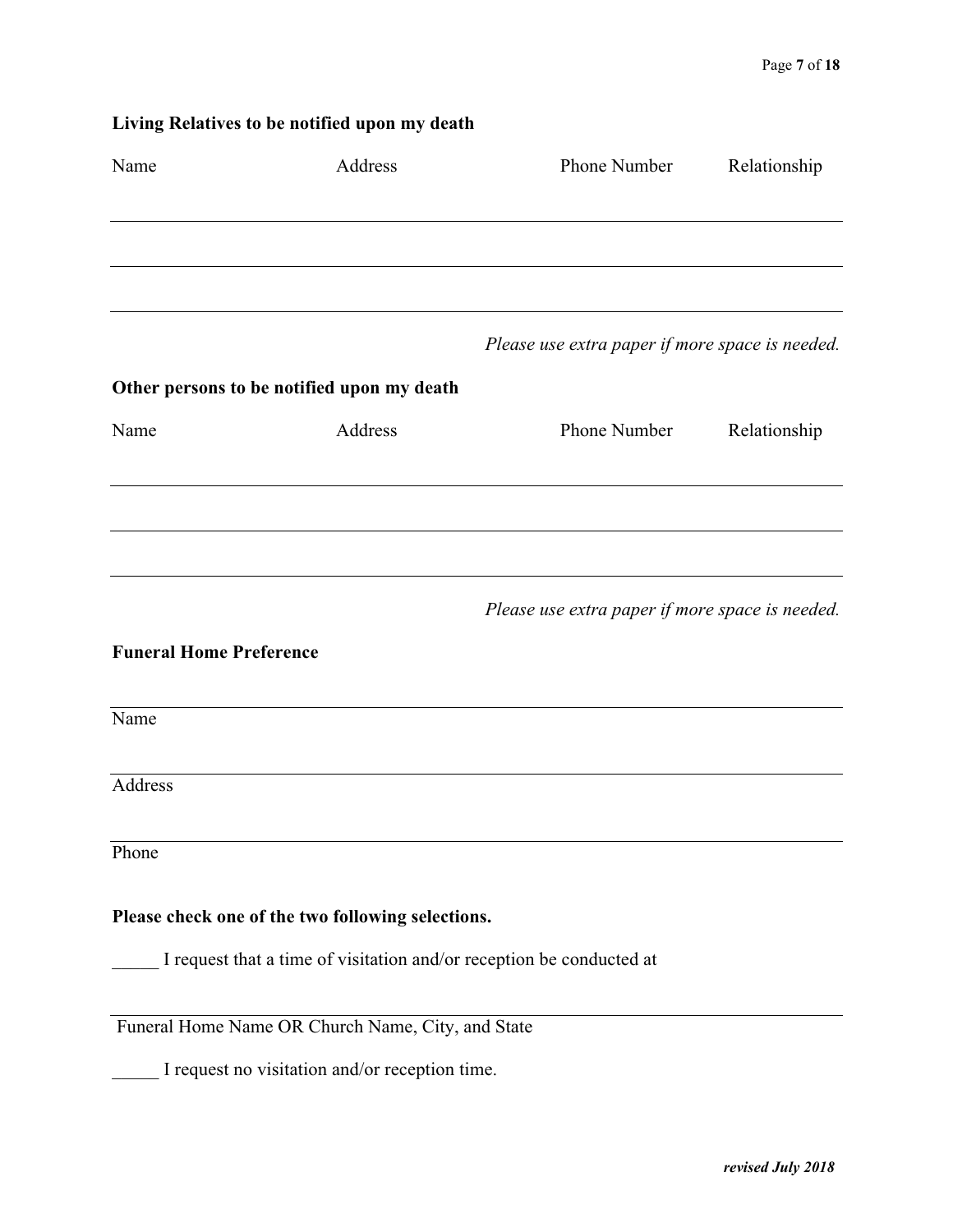#### **Please check the following if you wish to**

\_\_\_\_\_ ONLY have a Committal Service at the cemetery or columbarium.

#### **I request that my service be conducted at**

Church Name, City, and State

#### **I request that my service be (please check one)**

- The Burial of the Dead with Holy Communion Rite I (BCP, pages 469 and 323)
- \_\_\_\_\_ The Burial of the Dead with Holy Communion Rite II (BCP, pages 491 and 355)
- \_\_\_\_\_ The Burial of the Dead Rite I (BCP, page 469)
- \_\_\_\_\_ The Burial of the Dead Rite II (BCP, page 491)

#### **Participants (All service ministers do not have to be listed)**

| Crucifer | Acolyte |
|----------|---------|
| Acolyte  | Acolyte |
| Usher    | Usher   |
| Usher    | Usher   |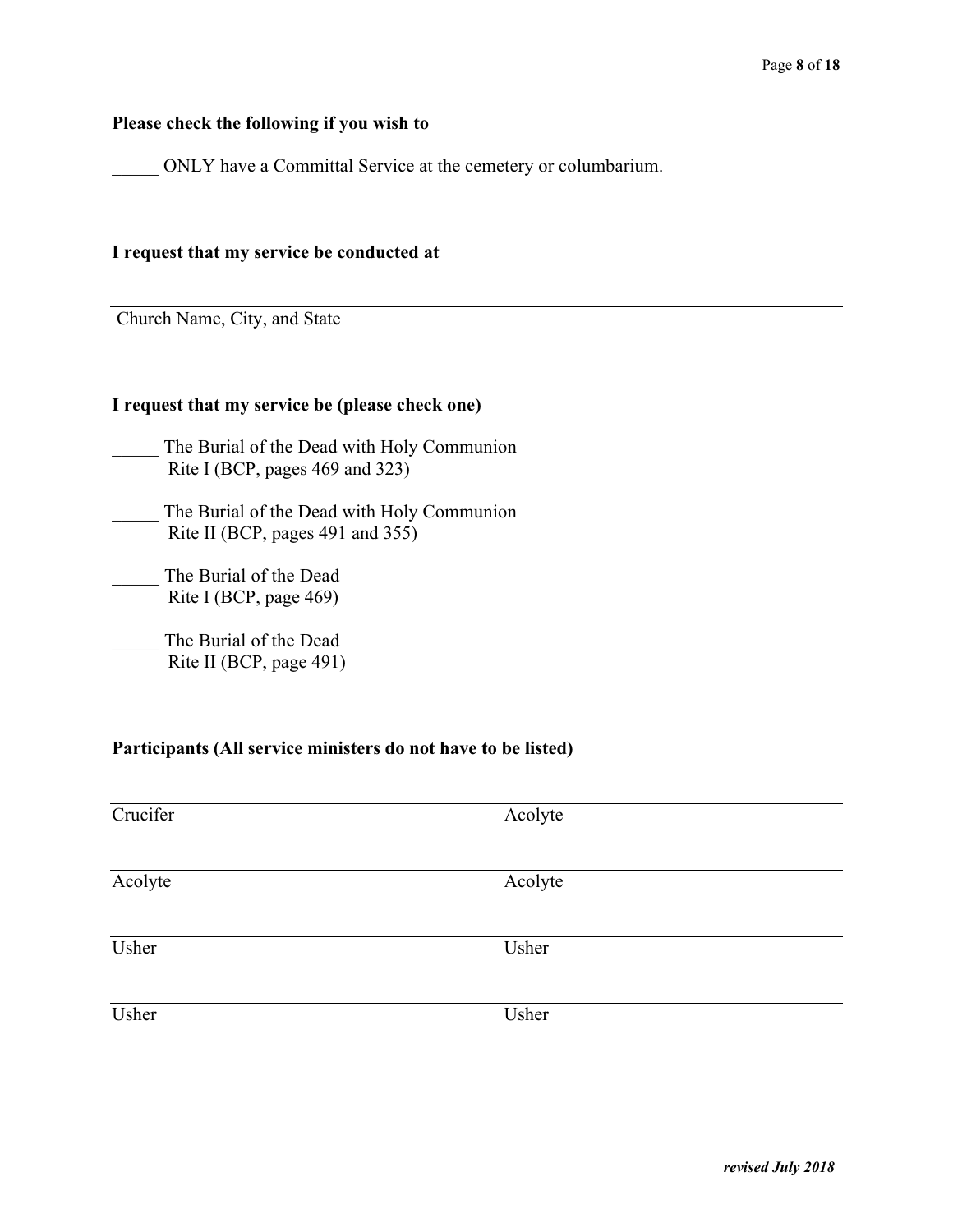#### **If the body is present**

| Pall bearer | Pall bearer |  |  |  |  |
|-------------|-------------|--|--|--|--|
| Pall bearer | Pall bearer |  |  |  |  |
| Pall bearer | Pall bearer |  |  |  |  |

#### **THE LITURGY OF THE WORD**

The following are selections appropriate for readings from the Old Testament, Psalms, and New Testament. The following are only suggestions. Other readings from Scripture or other sources may be suggested to the clergy. These three readings are optional for the service. A Gospel Lesson is required if Holy Communion is celebrated.

#### **First Lesson (Old Testament)**

Lector (Reader) Name

#### **Please check one or write in your selection.**

Isaiah 25:6-9 (He will swallow up death for ever)

Isaiah  $61:1-3$  (To comfort those who mourn)

Lamentations  $3:22-26, 31-33$  (The Lord is good to those who wait for him)

 $\mathcal{L}_\mathcal{L} = \mathcal{L}_\mathcal{L} = \mathcal{L}_\mathcal{L} = \mathcal{L}_\mathcal{L} = \mathcal{L}_\mathcal{L} = \mathcal{L}_\mathcal{L} = \mathcal{L}_\mathcal{L} = \mathcal{L}_\mathcal{L} = \mathcal{L}_\mathcal{L} = \mathcal{L}_\mathcal{L} = \mathcal{L}_\mathcal{L} = \mathcal{L}_\mathcal{L} = \mathcal{L}_\mathcal{L} = \mathcal{L}_\mathcal{L} = \mathcal{L}_\mathcal{L} = \mathcal{L}_\mathcal{L} = \mathcal{L}_\mathcal{L}$ 

- Wisdom 3:1-5, 9 (The souls of the righteous are in the hands of God)
- \_\_\_\_\_ Job 19:21-27a (I know that my Redeemer lives)

## **Psalm Lesson**

Lector (Reader) Name

#### **Please check one or write in your selection.**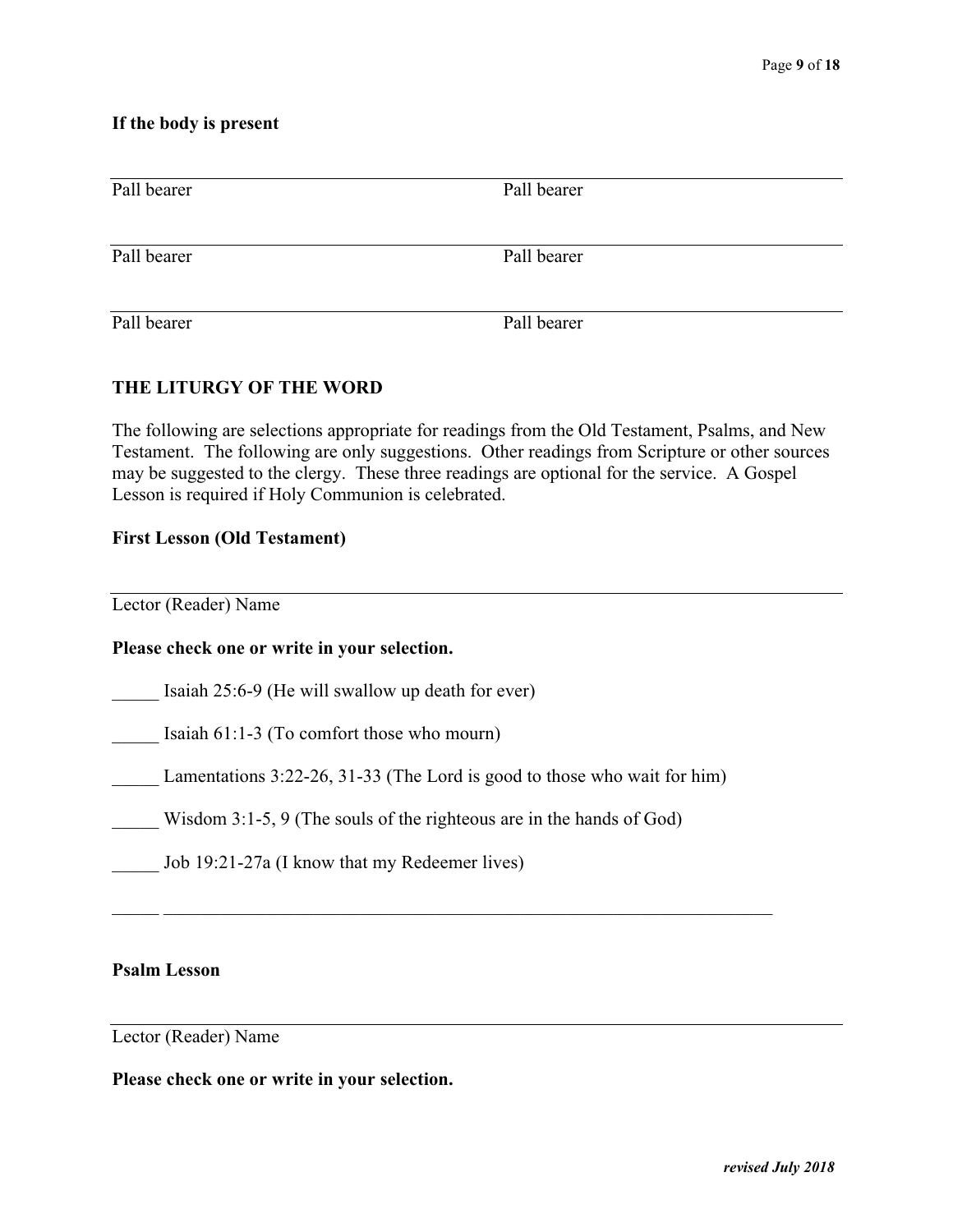|  |  |  |  | Psalm 23 (The Lord is my shepherd, often King James Version) |  |
|--|--|--|--|--------------------------------------------------------------|--|
|  |  |  |  |                                                              |  |

- Psalm 27 (The Lord is my light and my salvation: whom shall I fear?)
- Psalm 42 (As a deer longs for flowing streams, so my soul longs for you, O God)
- Psalm 46 (God is our refuge and our strength)
- Psalm 90 (Lord, you have been our dwelling place in all generations)
- Psalm 116 (I love the Lord, because he has heard my voice and my supplications)

 $\mathcal{L}_\text{max} = \mathcal{L}_\text{max} = \mathcal{L}_\text{max} = \mathcal{L}_\text{max} = \mathcal{L}_\text{max} = \mathcal{L}_\text{max} = \mathcal{L}_\text{max} = \mathcal{L}_\text{max} = \mathcal{L}_\text{max} = \mathcal{L}_\text{max} = \mathcal{L}_\text{max} = \mathcal{L}_\text{max} = \mathcal{L}_\text{max} = \mathcal{L}_\text{max} = \mathcal{L}_\text{max} = \mathcal{L}_\text{max} = \mathcal{L}_\text{max} = \mathcal{L}_\text{max} = \mathcal{$ 

- Psalm 121 (I lift up my eyes to the hills from where will my help come?)
- Psalm 130 (Out of the depths have I called to you, O Lord)
	- Psalm 139 (O Lord, you have searched me and known me)

#### **Second Lesson (New Testament)**

Lector (Reader) Name

#### **Please check one or write in your selection.**

- Romans 8:14-19, 34-35, 37-39 (The glory that shall be revealed)
- \_\_\_\_\_ 1 Corinthians 15:20-26, 35-38, 42-44, 53-58 (The imperishable body)

 $\mathcal{L}_\mathcal{L} = \mathcal{L}_\mathcal{L} = \mathcal{L}_\mathcal{L} = \mathcal{L}_\mathcal{L} = \mathcal{L}_\mathcal{L} = \mathcal{L}_\mathcal{L} = \mathcal{L}_\mathcal{L} = \mathcal{L}_\mathcal{L} = \mathcal{L}_\mathcal{L} = \mathcal{L}_\mathcal{L} = \mathcal{L}_\mathcal{L} = \mathcal{L}_\mathcal{L} = \mathcal{L}_\mathcal{L} = \mathcal{L}_\mathcal{L} = \mathcal{L}_\mathcal{L} = \mathcal{L}_\mathcal{L} = \mathcal{L}_\mathcal{L}$ 

- 2 Corinthians 4:16-5:9 (Things that are unseen are eternal)
- 1 John 3:1-2 (We shall be like him)
- Revelation 7:9-17 (God will wipe away every tear)
- Revelation 21:2-7 (Behold, I make all things new)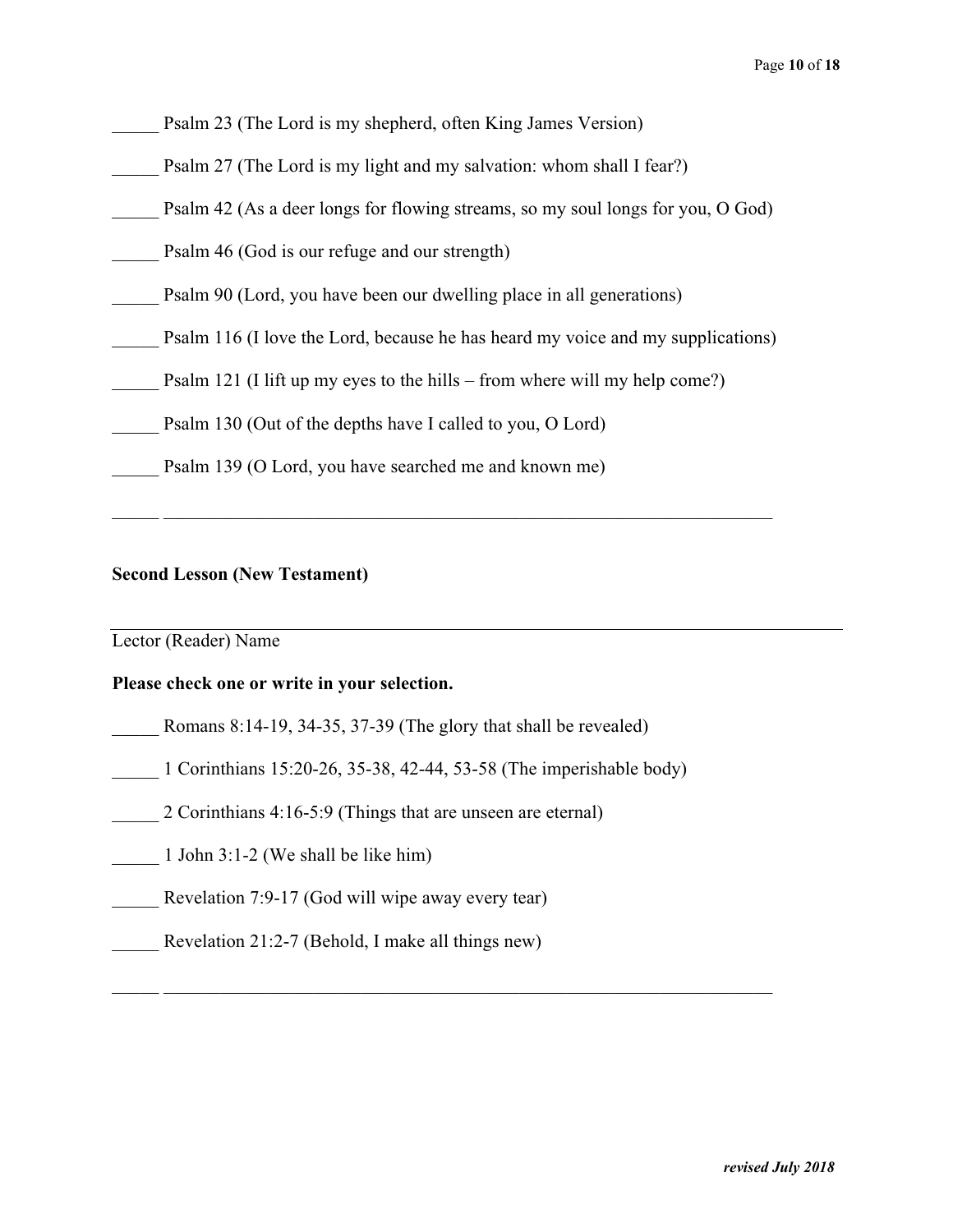#### **Gospel Lesson (required if Holy Communion is celebrated)**

The Parish Clergy (Rector, Associate Rector, or Deacon) will read the Gospel. Lector (Reader) Name

#### **Please check one or write in your selection.**

John 5:24-27 (He who believes has everlasting life)

John 6:37-40 (All that the Father gives me will come to me)

John  $10:1-16$  (I am the good shepherd)

John  $11:21-27$  (I am the resurrection and the life)

John 14:1-6 (In my father's house are many rooms)

#### **MUSIC**

#### **Please check all that apply.**

Parish Organist (No one is permitted to play the Organ except the parish organist or their designee.)

 $\mathcal{L}_\text{max} = \mathcal{L}_\text{max} = \mathcal{L}_\text{max} = \mathcal{L}_\text{max} = \mathcal{L}_\text{max} = \mathcal{L}_\text{max} = \mathcal{L}_\text{max} = \mathcal{L}_\text{max} = \mathcal{L}_\text{max} = \mathcal{L}_\text{max} = \mathcal{L}_\text{max} = \mathcal{L}_\text{max} = \mathcal{L}_\text{max} = \mathcal{L}_\text{max} = \mathcal{L}_\text{max} = \mathcal{L}_\text{max} = \mathcal{L}_\text{max} = \mathcal{L}_\text{max} = \mathcal{$ 

Instrumentalist Only (other than the organ)

\_\_\_\_\_ Congregational Singing

Soloists

#### **List of Suggested Hymns – The Hymnal 1982**

174-213 (Easter hymns)

287 (For All the Saints, Who From Their Labors Rest)

300-347 (Holy Communion)

354-358 (Burial)

376 (Joyful, Joyful We Adore Thee)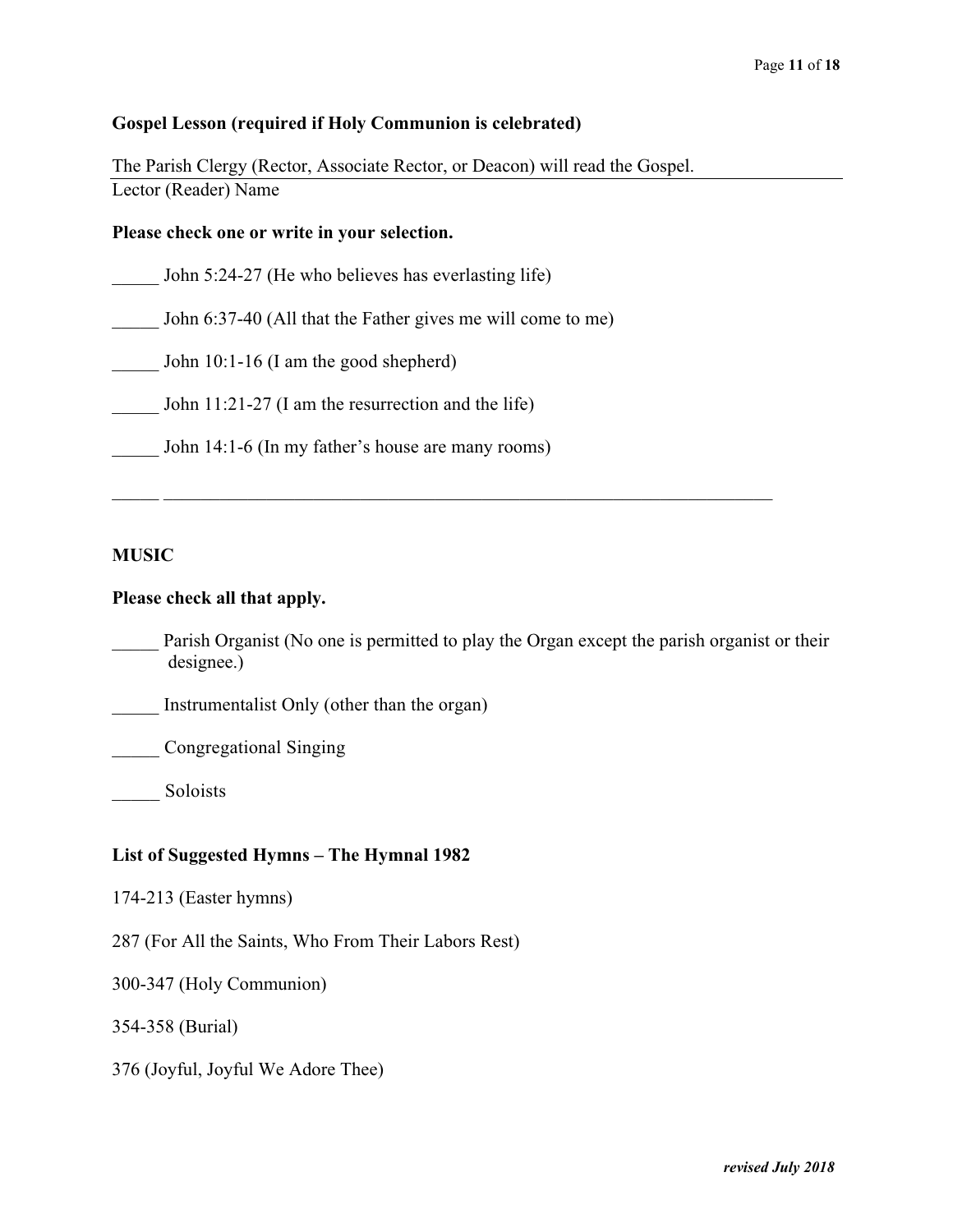410 (Praise, My Soul, the King of Heaven)

556 (Rejoice, Ye Pure in Heart)

613-625 (The Kingdom of God and The Church Triumphant)

637 (How Firm a Foundation, Ye Saints of the Lord)

671 (Amazing Grace)

680 (O God, Our Help in Ages Past)

688 (A Mighty Fortress is Our God)

**Please choose the hymns or songs for the service.** 

#### **ALTAR AND PEDESTAL FLOWERS**

If you desire flowers at the altar and on the pedestal, the following florist is familiar with the church's altar style and specifications.

Deemer Floral Company, 901 Lehman Avenue, Suite 6, Bowling Green, KY 42101, 270.843.4334

#### **COMMITTAL**

**I prefer (please check one)** 

Casket Burial **Cremation** 

Cemetery Name, City, and State (if plot owned, list plot number)

**OR** 

Columbarium Name, City, and State (if niche owned, list niche number)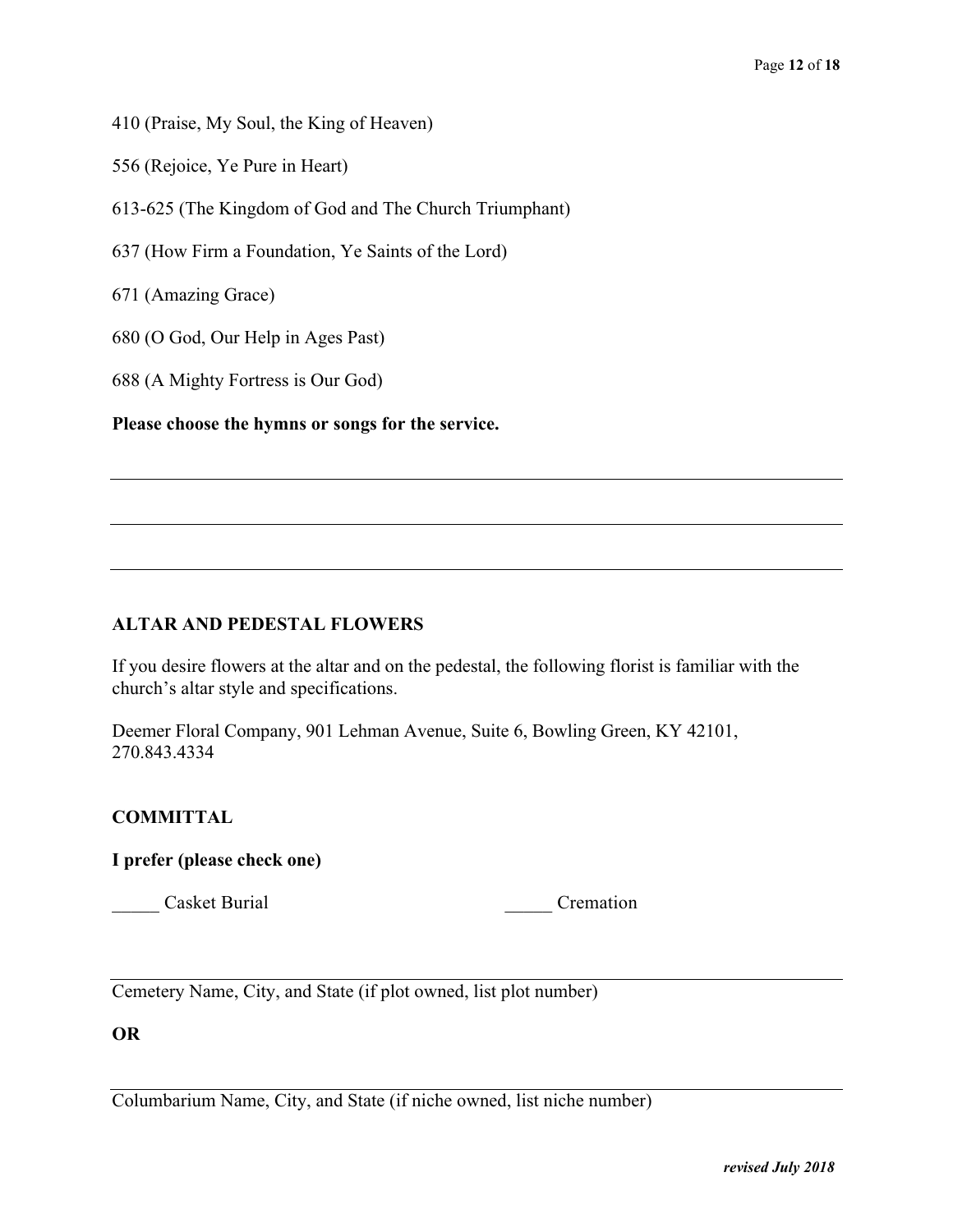## **MEMORIAL GIFTS**

## **Please check all that apply and complete, if necessary.**

I request that memorial gifts be given to –

\_\_\_\_\_ The Memorial Fund, Christ Episcopal Church, Bowling Green, KY

Memorial gifts may also be made to  $-$ 

examples – Churches United in Christ HELP Ministry, HOTEL Inc., MEALS, Inc.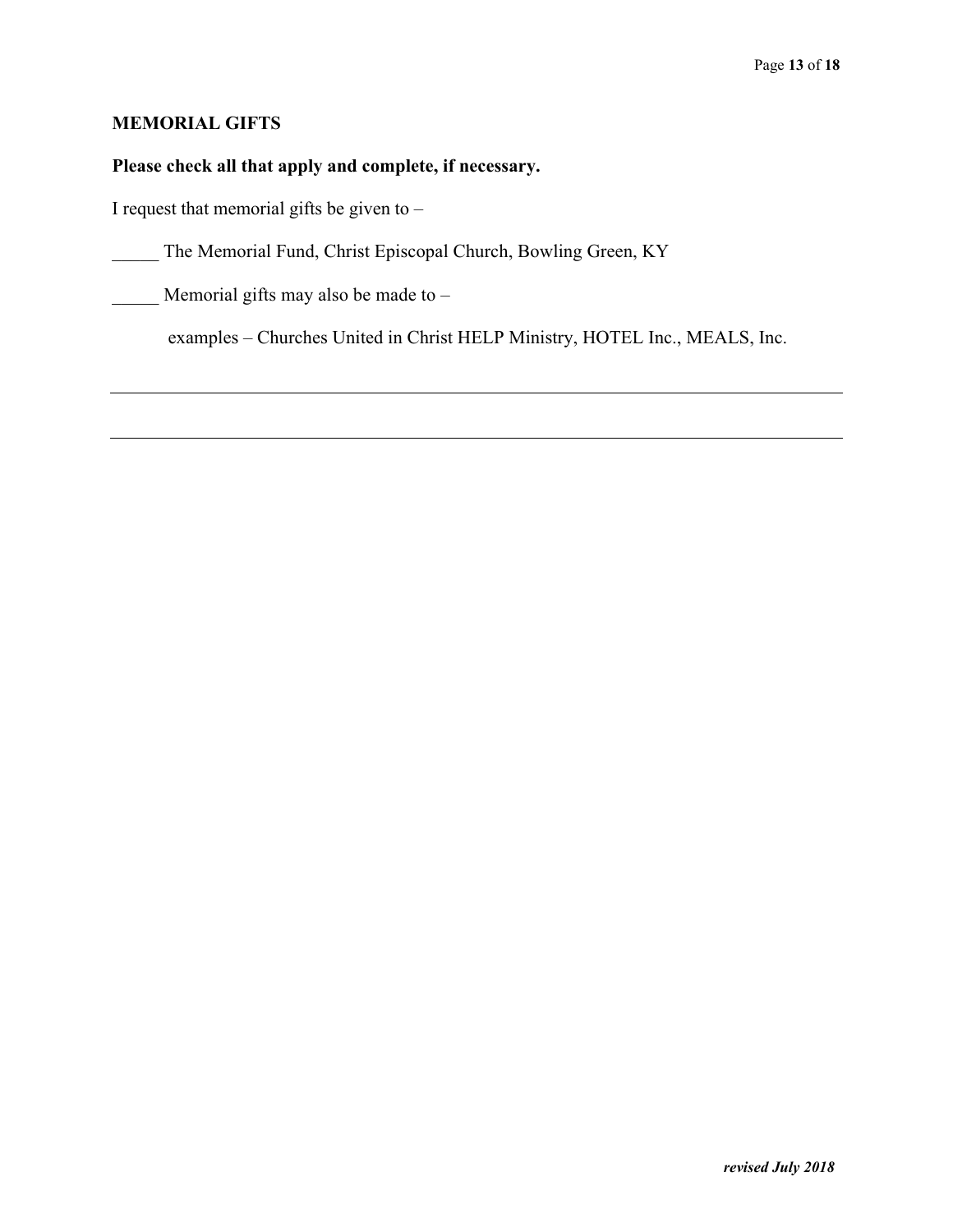## **THE COLUMBARIUM AT CHRIST EPISCOPAL CHURCH**

With the completion and dedication in the summer of 2016 of ninety new niches in the Columbarium at Christ Episcopal Church, we especially invite you, the members of the parish, to consider cremation and inurnment in our Columbarium as you make your funeral plans.

The practice of cremation is an ancient one and has gained renewed attention in recent decades. One reason for this renewed attention is the opportunity to be buried at one's place of worship. Another is the ecological consideration of using less space for the interment of those who have died thereby making us better stewards of the earth at a time when land use is a growing concern. There is also the practical consideration that cremation and inurnment in a Columbarium costs a fraction of burial with a casket in a cemetery. While there was a time when some churches discouraged cremation, most Christian traditions, including our own, now encourage cremation for these reasons and others.

Christ Episcopal Church's Columbarium in the Memorial Garden is available to any member of the parish.

## **Costs are: Niche purchase – \$750 each. Memorial plaque – \$175-\$225 (depending on the current market rate of copper and nickel.)**

*(Note – costs are subject to change.)* 

For more information regarding the purchase of a niche in the Columbarium at Christ Episcopal Church, please contact **Vonda Garringer,** Parish Administrator (Vonda@cecbg.com or 270-843-6563).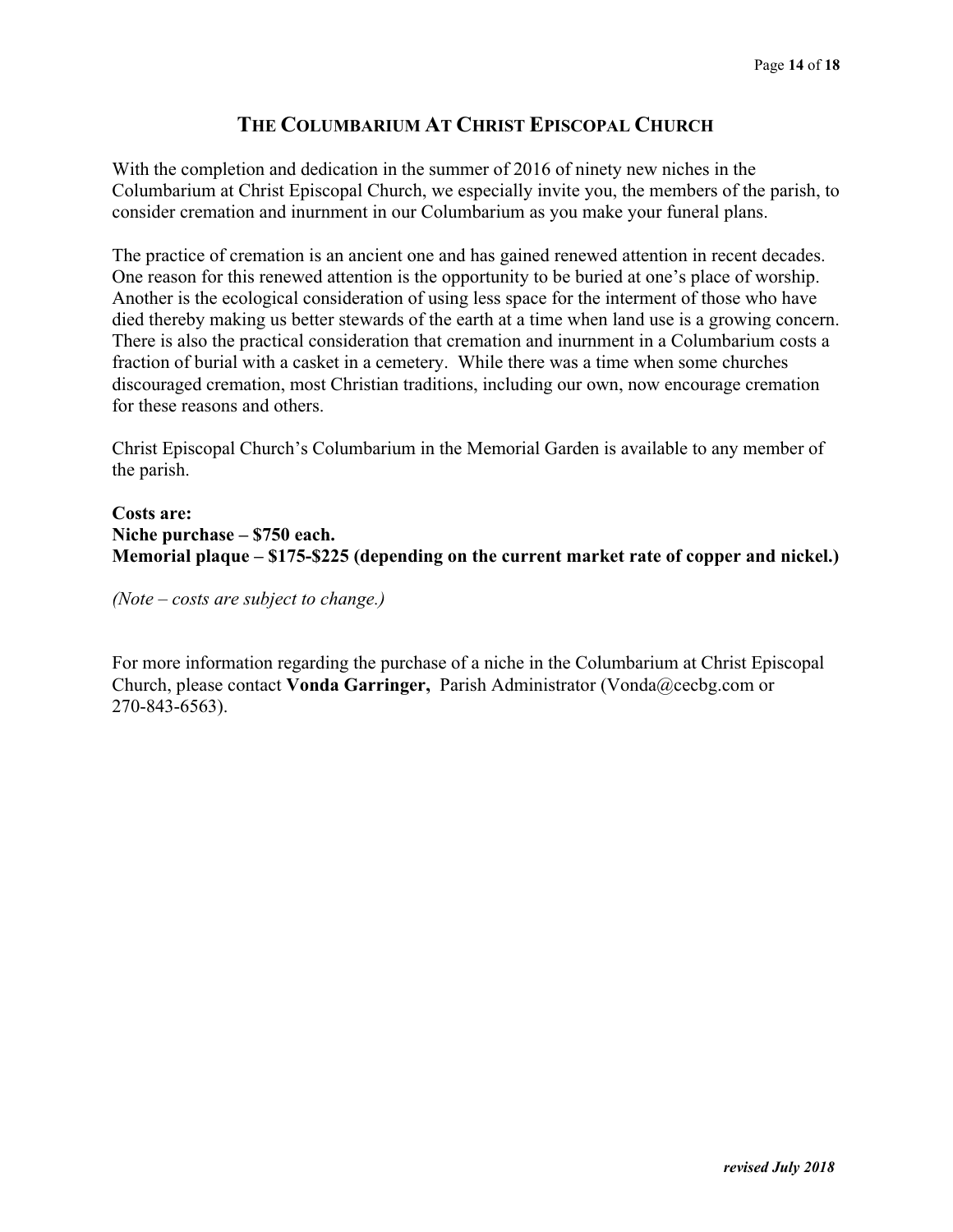## **A QUICK CHECKLIST**

To aid your survivors, you should consider the following subjects and gather the necessary information in a central location. Make a concise record of the information, and notify the appropriate people of its location.

| Personal affairs' records including date and place of birth, marriage, etc.                                      |
|------------------------------------------------------------------------------------------------------------------|
| Personal lawyer and/or trusted friend's contact information                                                      |
| Family records including birth, marriage, and death certificates, divorce, adoption, or<br>naturalization papers |
| Military service personnel file, including a clear copy of Form DD214 (discharge form)                           |
| Insurance policies                                                                                               |
| Social Security information                                                                                      |
| Property records: real estate, automobile, etc.                                                                  |
| Stocks, bonds, securities                                                                                        |
| <b>Bank</b> accounts                                                                                             |
| Safety deposit box                                                                                               |

*This quick checklist serves only as an illustration of the types of information that one should organize. An individual's complete list should be formulated in consultation with one's own financial and legal counsel.*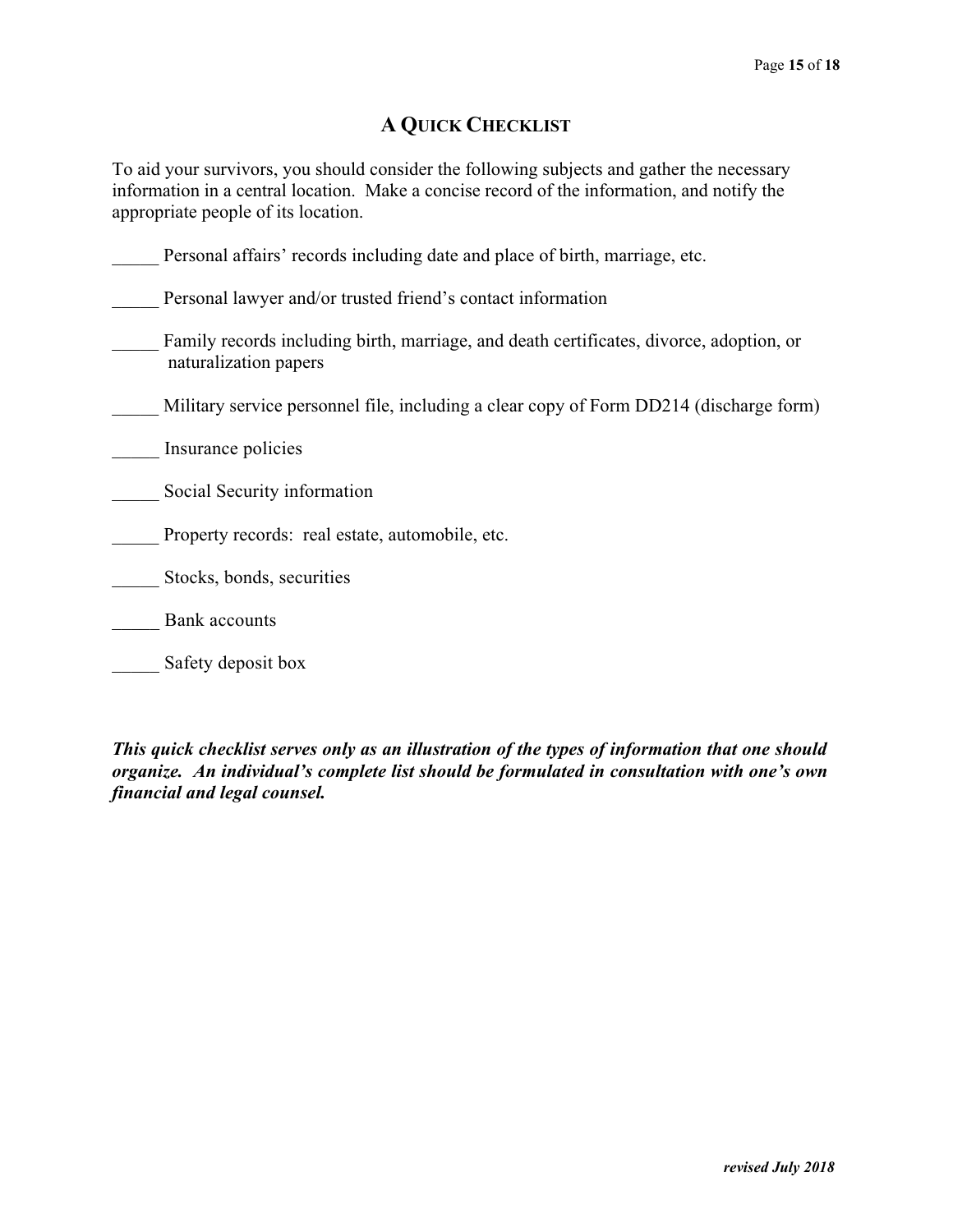## **ESTATE PLANNING DOCUMENTS CHECKLIST**

Durable Power of Attorney

Health Care Power of Attorney

Directive to Physicians (Living Will)

Declaration of Guardian

Organ Donor Authorization

Will and/or Trusts

Letter to Executor

Letter to Trustee(s)

Letter to Guardian of Minor Children

Christ Episcopal Church Funeral Planning Guide

*The legal forms on this page and their considerations are matters that are to be discussed in consultation with your attorney.*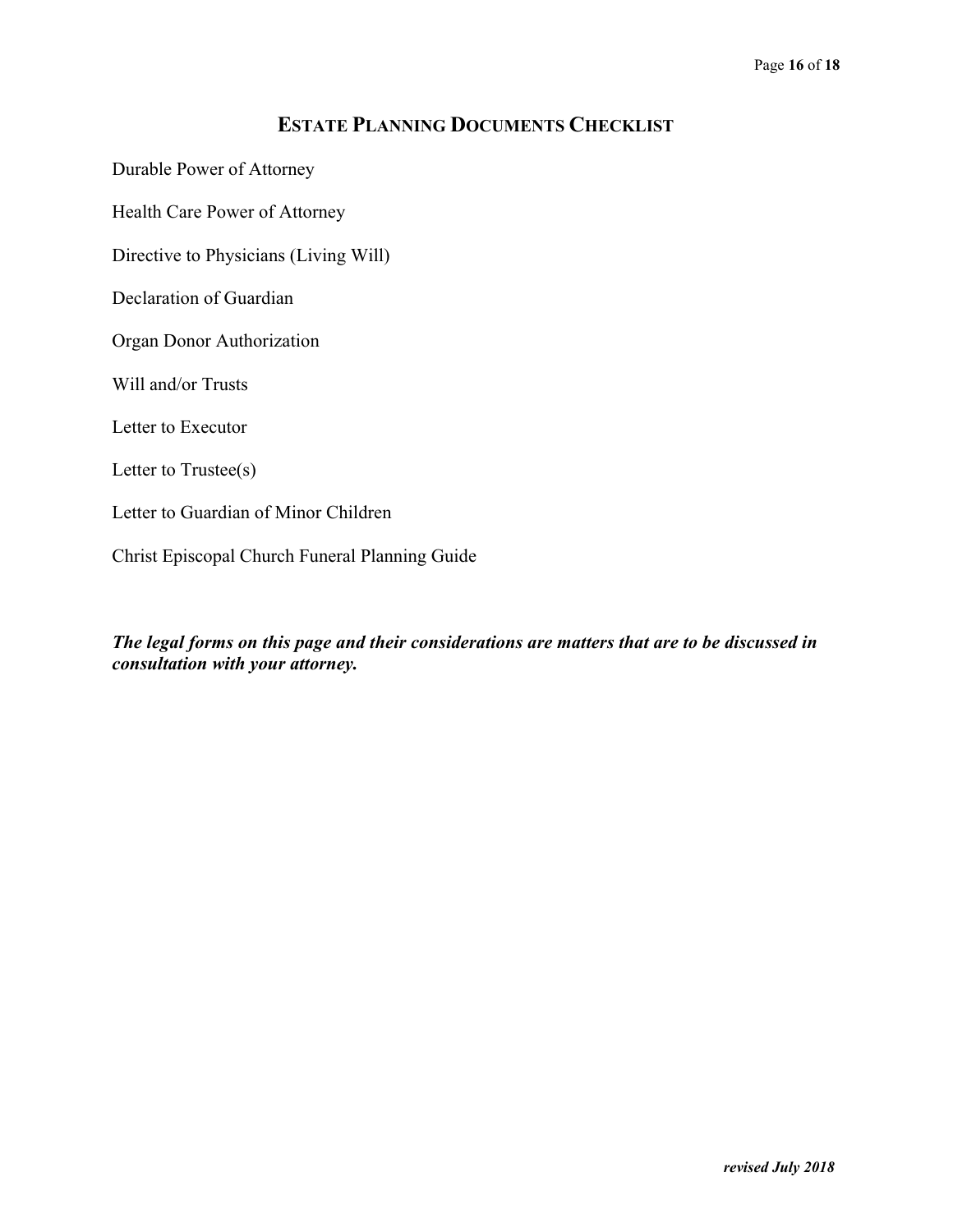## **PLANNED GIVING**

Christ Episcopal Church is the special and dynamic place it is today because of the work and generosity of both past and present members of the parish. We have been particularly blessed by parishioners who have made planned gifts of all sizes to the church. Those who planned and provided these gifts had a vision for the ongoing ministry of Christ Episcopal Church which we now enjoy.

Our Reserve Fund and seven current Trust Funds are the cornerstone of our commitment to provide future parishioners with the means to minister to our community as we have been blessed to do. Income from these funds may be used at the Vestry and/or Rector's discretion to help fund needed building repair projects, special outreach projects, tuition assistance for those seeking church vocations, youth and music programs, office technology needs, and other parish life programming.

Our seven current Trust Funds include –

Covington Memorial Fund Harrison Scholarship Fund Kay Fund Mabel Sharp Gaines Fund Permanent Endowment Fund Porter Sims Trust Fund WKU Foundation Fund

If you wish to learn more regarding the specifics of how to endow a new trust, please contact: **The Reverend Steve Pankey**, Rector (Steve@cecbg.com or 270-843-6563) **Vonda Garringer**, Parish Administrator (Vonda@cecbg.com or 270-843-6563)

You can make a planned gift to the Reserve Fund or you can choose to direct your gift to any parish ministry area or current fund –

#### **Christ Episcopal Church**

All Saints Scholarship Fund Altar Guild Fund Clergy Discretionary Fund Columbarium Fund Current Year Operating Fund Friends of Music Fund Guild Fund Living Waters for the World Fund Major Repairs Fund Memorial Fund Memorial Garden Fund Room in the Inn Fund Wednesday Community Lunch Fund